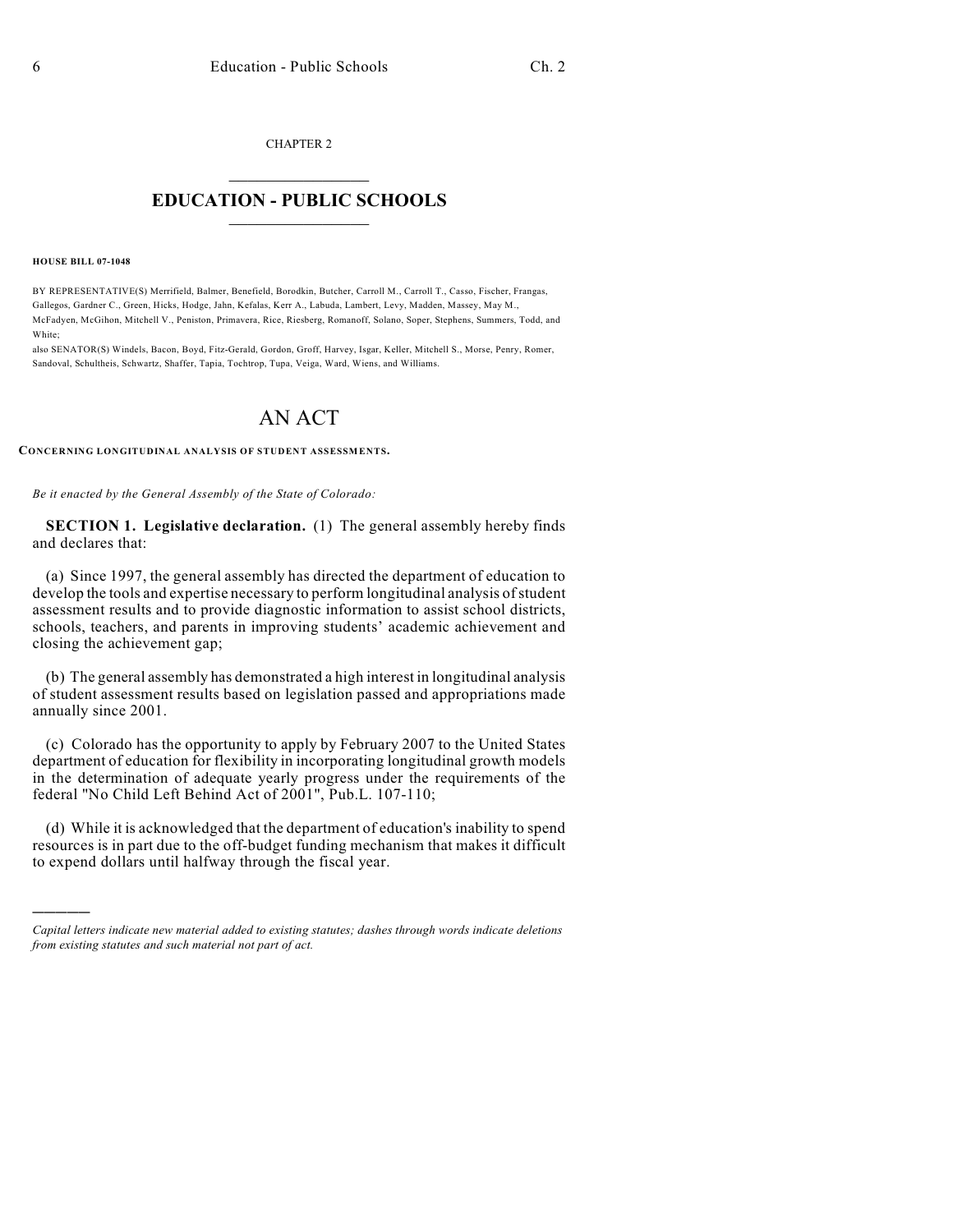(e) House Bill 07-1048 can be implemented using the existing resources and full-time equivalent employees appropriated to the department of education for fiscal year 2006-07 for development and implementation of a longitudinal growth model.

**SECTION 2.** 22-7-604.3, Colorado Revised Statutes, is amended to read:

**22-7-604.3. Academic growth calculation - model - rule-making.** (1) **Legislative declaration.** (a) The general assembly hereby finds, determines, and declares that:

(I) In 1993, the general assembly adopted House Bill 93-1313, establishing state model content standards in several areas, including reading, writing, and mathematics, and directing school districts to adopt district standards in these areas;

(II) The state model content standards were designed to measure what each child should know and be able to do at various levels of development in the child's academic career;

(III) In 1997, Colorado began implementing the Colorado student assessment program to measure whether students were successfully meeting the state model content standards;

(III.5) SINCE 1997, THE GENERAL ASSEMBLY HAS DIRECTED THE DEPARTMENT TO DEVELOP THE TOOLS AND EXPERTISE NECESSARY TO PERFORM LONGITUDINAL ANALYSIS OF STUDENT ASSESSMENT RESULTS, AND TO PROVIDE INFORMATION TO ASSIST SCHOOL DISTRICTS, SCHOOLS, TEACHERS, AND PARENTS IN IMPROVING STUDENTS' ACADEMIC ACHIEVEMENT AND CLOSING THE ACHIEVEMENT GAP. HOWEVER, DESPITE THE PROVISION OF STATE FUNDING AND CLEAR STATUTORY DIRECTION BY THE GENERAL ASSEMBLY, THE DEPARTMENT HAS NOT YET TAKEN THE STEPS NECESSARY TO MAKE LONGITUDINAL DATA USEFUL TO STUDENTS, PARENTS, TEACHERS, OR ADMINISTRATORS AT THE SCHOOL LEVEL.

(IV) A next step in implementing content standards in education is to identify how much academic growth is required to meet each level of content standard and to measure whether students are achieving this growth MEASURING STUDENT PROGRESS IN MEETING THE STATE MODEL CONTENT STANDARDS IS TO INCORPORATE A LONGITUDINAL GROWTH COMPONENT THAT INDICATES HOW MANY AND WHICH STUDENTS MAKE AT LEAST A YEAR'S ACADEMIC GROWTH IN A YEAR'S TIME, WHILE ALSO IDENTIFYING HOW MANY AND WHICH STUDENTS ARE ON PACE TO BE PARTIALLY PROFICIENT, PROFICIENT, OR ADVANCED, DEPENDING ON THE STUDENTS' STARTING LEVELS, WITHIN THE NEXT THREE YEARS;

(IV.3) THIS INFORMATION ON THE LONGITUDINAL GROWTH OF STUDENTS SHOULD BE THE CORNERSTONE OF THE STATE'S EDUCATIONAL ACCOUNTABILITY SYSTEM;

(IV.7) SCHOOLS AND THE PUBLIC WILL BE BEST SERVED BY A SCHOOL ACCOUNTABILITY SYSTEM THAT IS BASED ON LONGITUDINAL GROWTH, PROVIDES CONSISTENT INFORMATION, AND ENCOURAGES AND SUPPORTS TEACHERS IN MEETING THE NEEDS OF ALL STUDENTS;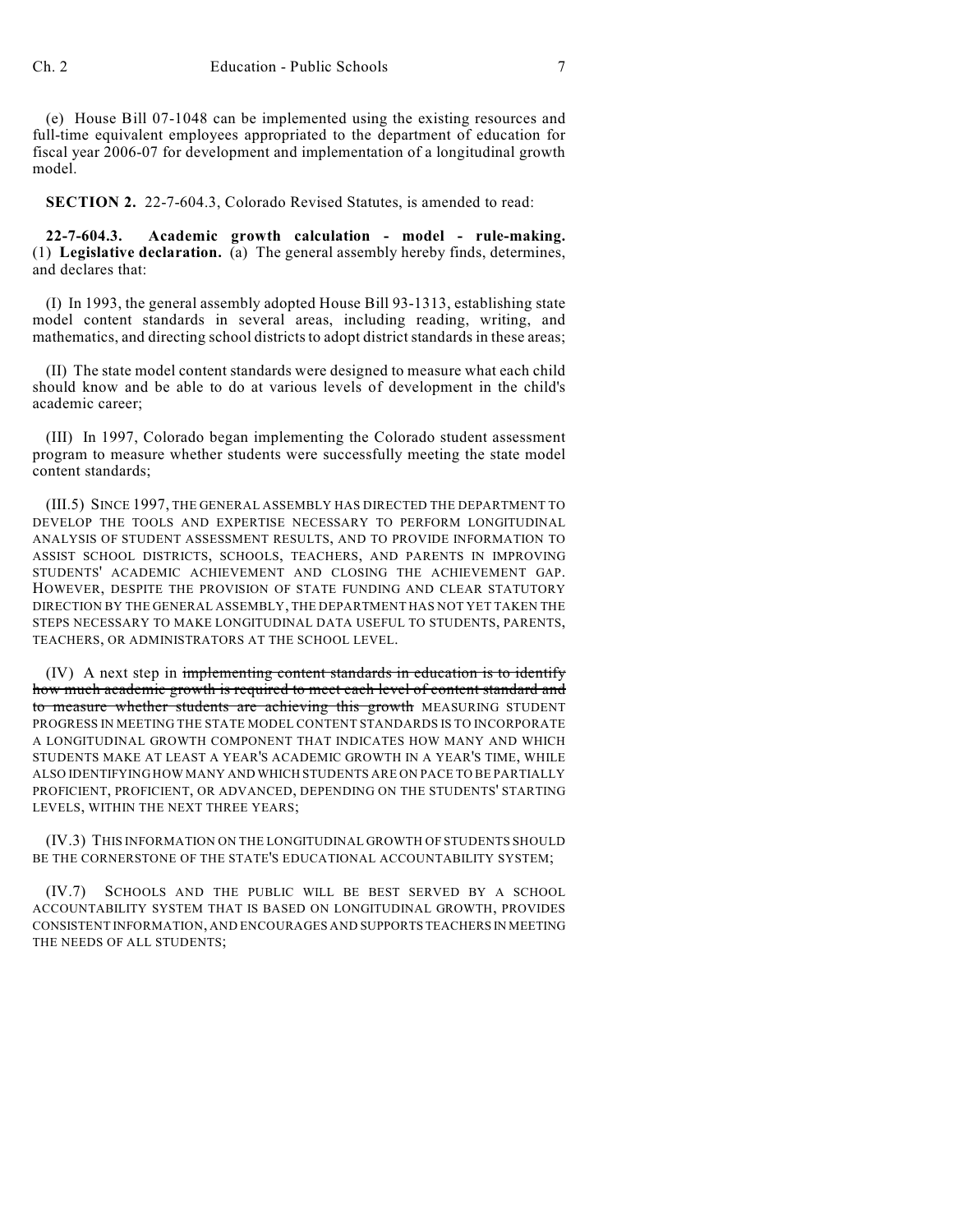(V) The goal for most students, no matter where a student starts, is to achieve yearly academic growth sufficient to perform at least at the proficiency level of "proficient" in reading, writing, and mathematics by the time the student completes grade ten. In the case of students who have not yet completed grade ten but who are performing at the proficiency level of "proficient" or "advanced" in reading, writing, or mathematics on CSAP assessments administered at their respective grades, the goal for such students is to advance from year to year in a way that maintains or improves upon their proficiency level performance.

(V.3) A LONGITUDINAL GROWTH COMPONENT THAT HAS UNIVERSAL PROFICIENCY FOR STUDENTS AS ITS AIM IS CRITICAL TO A SCHOOL ACCOUNTABILITY SYSTEM BECAUSE IT ARTICULATES A MEANINGFUL GOAL FOR EACH STUDENT REGARDLESS OF THE CURRENT LEVEL OF PERFORMANCE FOR THAT STUDENT;

(V.5) A LONGITUDINAL GROWTH COMPONENT SHOULD MEASURE GROWTH TOWARD A STANDARD AND DETERMINE THE AMOUNT OF GROWTH A STUDENT IS MAKING TOWARD PARTIALLY PROFICIENT, PROFICIENT, AND ADVANCED PERFORMANCE. OTHER CHARACTERISTICS OF A HIGH-QUALITY LONGITUDINAL GROWTH COMPONENT SHOULD INCLUDE:

(A) IDENTIFYING HOW MANY AND WHICH STUDENTS WHO ARE NOT YET PROFICIENT ARE ON PACE TO BECOME PROFICIENT;

(B) IDENTIFYING HOW MANY AND WHICH STUDENTS WHO ARE PROFICIENT ARE ON PACE TO REMAIN PROFICIENT; AND

(C) IDENTIFYING HOW MANY AND WHICH STUDENTS WHO ARE ALREADY PROFICIENT OR ADVANCED ARE ON PACE TO MOVE UP ON THE ADVANCED END OF THE ACHIEVEMENT DISTRIBUTION.

(V.7) ANOTHER ASPECT OF A HIGH-QUALITY LONGITUDINAL GROWTH COMPONENT WILL BE THE ABILITY TO PROVIDE RELIABLE, VALID, AND MEANINGFUL RESULTS TO EXTERNAL STAKEHOLDERS TO ENABLE THEM TO JUDGE ACADEMIC IMPROVEMENT AND HOLD THE EDUCATIONAL SYSTEM ACCOUNTABLE;

(VI) WITH A LONGITUDINAL GROWTH MODEL IN PLACE, the numeric CSAP scores received by each student in successive school years can be used to provide a diagnostic measure that will indicate the student's degree of academic growth over time;

(VII) Measuring each student's academic growth over time will provide necessary diagnostic information to assist parents, teachers, schools, and school districts in identifying students who need additional assistance and will help to close the learning gap that sometimes exists among students in the same classrooms;

(VIII) The diagnostic measurement of student academic growth over time should be based upon all available individual scores for the student on statewide assessments administered to the student through the years; and

(IX) The diagnostic methodology of calculating student academic growth over time should be capable of accommodating the inclusion of all students, including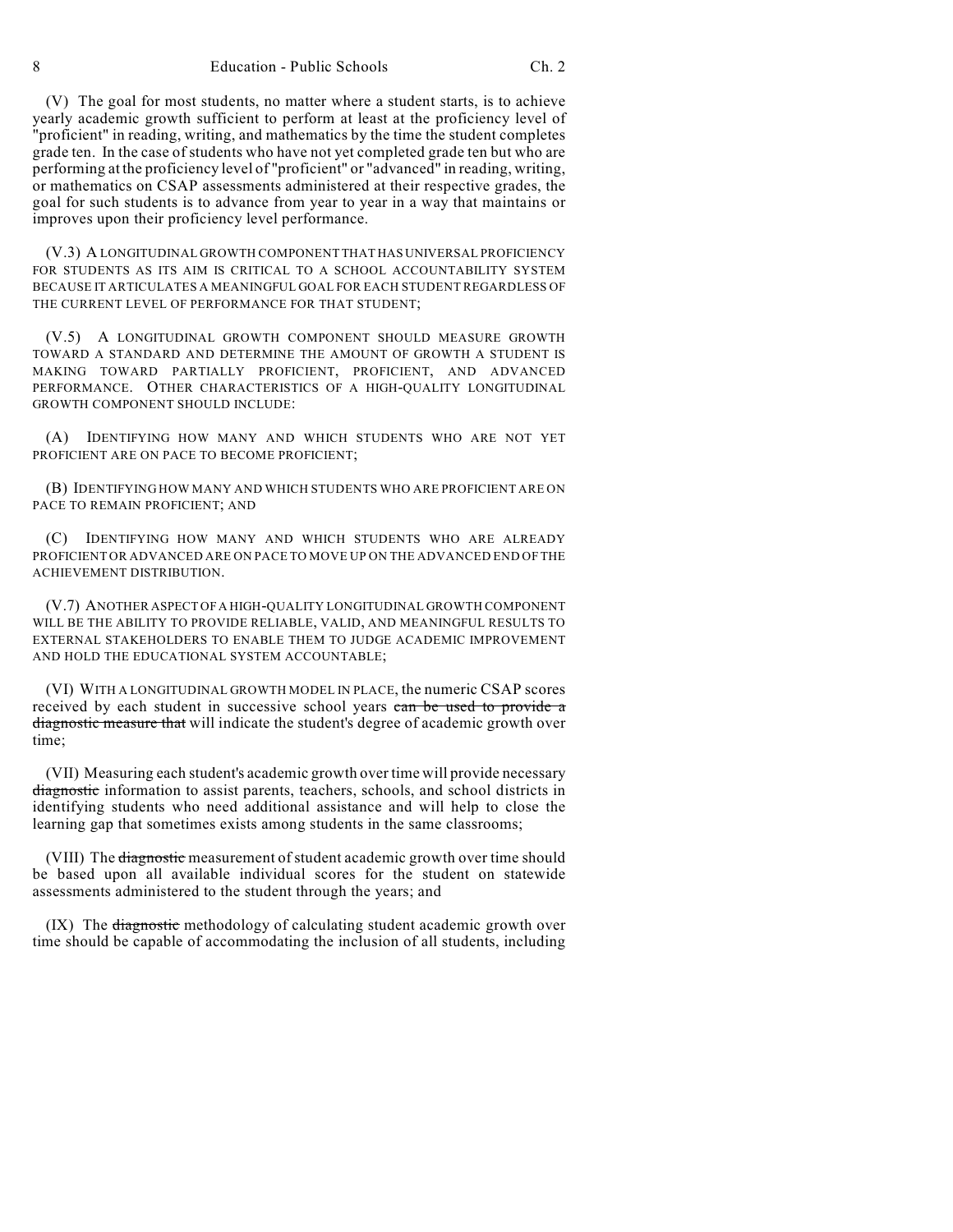students for whom sparse data is available.

(b) The general assembly further finds and declares that:

(I) Efforts to improve student academic growth should emphasize closing achievement gaps;

(II) A true longitudinal measure is required that tracks individual students from one grade level in the first year to the next higher grade level in the following year and that accommodates students retained in grade;

(III) Only students who were enrolled in a school by October 1 of the school year should have their academic growth included in the school's overall academic growth rating for that school year in the school accountability report;

(IV) An academic growth measurement should account for the influence of artificially high- or low-scoring students and regression toward the mean;

(V) Credit should be given for students who maintain their performance at the advanced level of proficiency, even if their scale scores decline, to recognize the substantial amount of learning required to maintain that level of performance and to avoid penalizing schools with large numbers of advanced-level students whose scores might decline slightly due to measurement error;

(V.5) AN ACADEMIC GROWTH MEASUREMENT WILL SET THE PROPER TENSION BY FOCUSING ATTENTION ON ALL STUDENTS. AN ACADEMIC GROWTH MEASUREMENT WILL NOT ONLY DEFINE WHAT CONSTITUTES A YEAR'S ACADEMIC GROWTH IN A YEAR'S TIME BUT IT WILL IDENTIFY HOW MANY AND WHICH STUDENTS MAKE A YEAR'S ACADEMIC GROWTH IN A YEAR'S TIME, WHILE ALSO PROVIDING USEFUL INFORMATION ON EACH STUDENT WITH RESPECT TO THE PROVISIONS OF SUBPARAGRAPH (V.5) OF PARAGRAPH (a) OF THIS SUBSECTION (1).

(VI) An academic growth measurement should measure GAUGE each student's progress toward performing at the proficiency level of "advanced" or "proficient";

(VII) An academic growth measurement should measure the performance over time of students assigned to specific classrooms and teachers; and

(VIII) Teachers should be able to identify individual students who are not making sufficient progress and to use the diagnostic properties of CSAP's objectives to plan instructional strategies for improvement.

(c) Therefore, it is the intent of the general assembly to adopt legislation to implement a process for diagnostically measuring student academic growth and to include a longitudinal student academic growth measurement on the school accountability report that will:

(I) Create a cooperative atmosphere among students, parents, teachers, school district administrators, the department of education, and the state board of education; and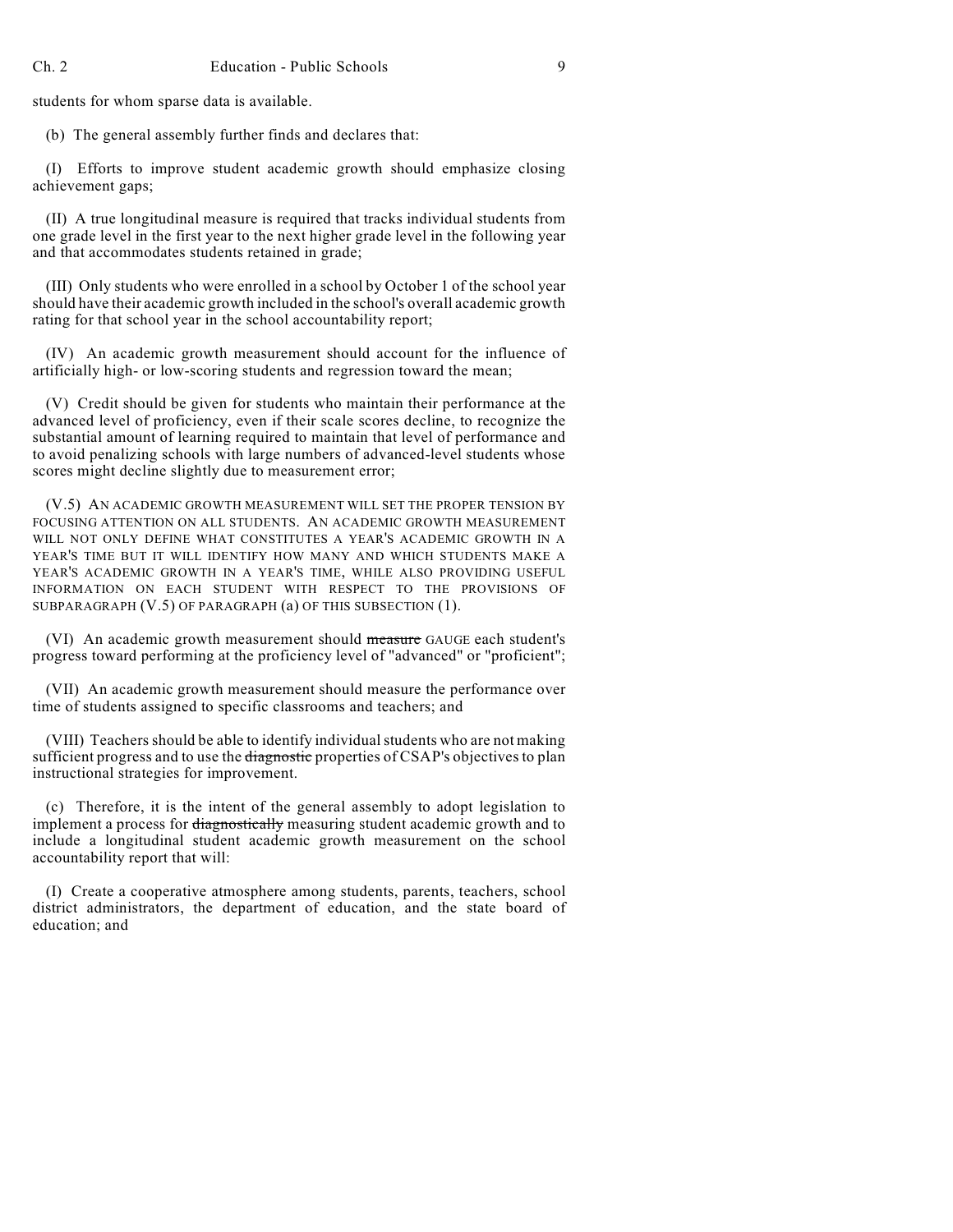(II) Promote the highest possible academic achievement FOR ALL STUDENTS, INCLUDING MOVING STUDENTS FROM UNSATISFACTORY TO PARTIALLY PROFICIENT, PARTIALLY PROFICIENT TO PROFICIENT, AND PROFICIENT TO ADVANCED, AND ENSURING STUDENTS WHO SCORE ADVANCED CONTINUE TO SCORE ADVANCED.

(2) **Development of model - technical advisory panel.** (a) Within fifteen days after June 3, 2004 RECEIPT OF THE RECOMMENDATIONS OF THE TECHNICAL ADVISORY PANEL PURSUANT TO SUBPARAGRAPH (I) OF PARAGRAPH (b) OF THIS SUBSECTION (2), the department shall choose  $\alpha$  AN EXPERIENCED public or private entity, to develop, WITH A STRONG NATIONAL REPUTATION, TO REVISE THE LONGITUDINAL GROWTH MODEL DEVELOPED PRIOR TO JANUARY 1, 2007, PURSUANT TO SUBSECTION (3) OF THIS SECTION TO ENSURE THAT IT IS APPROPRIATE FOR DESIGNATING LONGITUDINAL GROWTH ACHIEVEMENT FOR INDIVIDUAL SCHOOLS AND THAT IT CONSIDERS STATE LONGITUDINAL GROWTH MODELS APPROVED BY THE UNITED STATES DEPARTMENT OF EDUCATION. No later than <del>June 15, 2004 a</del> SIXTY DAYS AFTER BEING CHOSEN, THE CONTRACTOR SHALL ADAPT AN EXISTING mixed-effects statistical model FOR USE IN COLORADO to diagnostically calculate students' annual academic growth and to calculate annually the amount of each student's and each school's academic growth in reading, writing, and mathematics over the periods between the administration of the CSAP assessments, which calculation shall be based on students' CSAP scores.

(a.5) THE CONTRACTOR CHOSEN PURSUANT TO PARAGRAPH (a) OF THIS SUBSECTION (2) SHALL UTILIZE A MODEL IN THE PUBLIC DOMAIN THAT IS NOT PROPRIETARY AND IS FULLY AND ACCURATELY EXPLAINED, INCLUDING THE GENERATION OF ALL RESULTS, IN A PUBLISHED DOCUMENT THAT IS AVAILABLE TO THE PUBLIC. THE MODEL THAT THE CONTRACTOR GENERATES SHALL BE ONE THAT CAN BE REPLICATED BY ANY INDEPENDENT STATISTICIAN. INCLUDED IN THE SCOPE OF WORK FOR THE CONTRACTOR SHALL BE THE EXTENSION OF THE LONGITUDINAL GROWTH CALCULATION DEVELOPED PURSUANT TO THIS SECTION TO THE SCHOOL LEVEL WITH THE INTENT THAT IT BE THE BASIS FOR ALL ACADEMIC ACCOUNTABILITY.

(b) (I) No later than June 15, 2004 FIFTEEN DAYS AFTER THE EFFECTIVE DATE OF HOUSE BILL 07-1048, the GOVERNOR SHALL APPOINT AND THE department shall convene a technical advisory panel that includes SHALL INCLUDE STATE AND NATIONAL experts on the measurement of longitudinal growth for accountability purposes. ALL MEETINGS OF the technical advisory panel shall be open.

(II) AT IT'S FIRST MEETING, THE TECHNICAL ADVISORY PANEL SHALL RECOMMEND TO THE DEPARTMENT ONE OR MORE CONTRACTORS TO ADAPT A STATISTICAL MODEL PURSUANT TO PARAGRAPH (a) OF THIS SUBSECTION (2). THE TECHNICAL ADVISORY PANEL SHALL review the proposed model developed pursuant to paragraph (a) of this subsection  $(2)$  for diagnostically calculating the annual academic growth of students AND SCHOOLS. The model, at a minimum, shall specify the standard error of measurement and shall specify the stringency of the confidence interval used to determine whether the annual change in test scores can be attributable to chance due either to measurement error or to regression to the mean. In reviewing the model, the TECHNICAL advisory panel shall consider recent national studies of different methodologies and VARIOUS models for measuring longitudinal growth, INCLUDING LONGITUDINAL GROWTH MODELS THAT THE UNITED STATES DEPARTMENT OF EDUCATION HAS APPROVED FOR USE BY STATES AS PART OF STATE PLANS TO MEET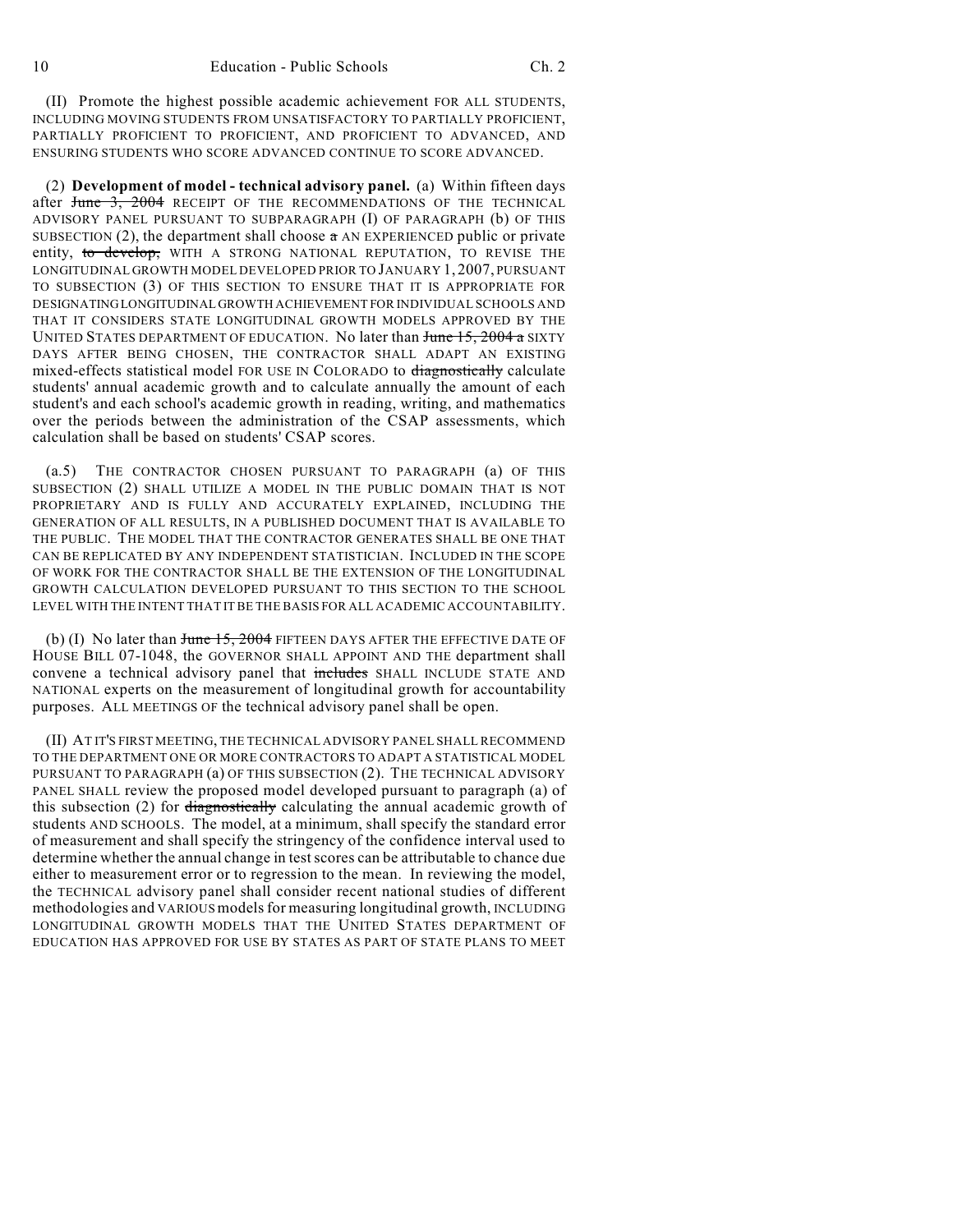THE ADEQUATE YEARLY PROGRESS REQUIREMENTS OF THE FEDERAL "NO CHILD LEFT BEHIND ACT OF 2001", PUB.L. 107-110.

(c) No later than July 1, 2004 THIRTY DAYS AFTER THE ADAPTATION OF THE MODEL PURSUANT TO THIS SUBSECTION (2), the TECHNICAL ADVISORY panel convened pursuant to paragraph (b) of this subsection (2) shall submit its written comments or FINDINGS AND recommendations CONCERNING THE LONGITUDINAL GROWTH MODEL to the department, the state board, the education committees of the senate and the house of representatives, OR ANY SUCCESSOR COMMITTEES, and the governor. THE DEPARTMENT SHALL MAKE THE FINDINGS AND RECOMMENDATIONS ELECTRONICALLY AVAILABLE TO THE PUBLIC AND SHALL PROMPTLY NOTIFY PERSONS WHO REQUEST NOTICE OF WHEN AND WHERE TO OBTAIN THE ELECTRONIC COPIES OF THE FINDINGS AND RECOMMENDATIONS.

(d) The department shall convene the panel described in paragraph (b) of this subsection (2) within existing appropriations.

(3) **Academic growth calculation model.** (a) On or before August 15, 2004 THIRTY DAYS AFTER THE RECEIPT OF THE RECOMMENDATIONS OF THE TECHNICAL ADVISORY PANEL PURSUANT TO PARAGRAPH (c) OF SUBSECTION (2) OF THIS SECTION, the state board shall consider the model developed pursuant to subsection (2) of this section and reviewed by THE FINDINGS AND RECOMMENDATIONS OF the technical advisory panel and shall adopt by EMERGENCY rule a mixed-effects statistical model used to diagnostically calculate students<sup>1</sup> THE annual academic growth OF STUDENTS AND SCHOOLS that shall be a scientifically rigorous statistical model available in the public domain. AFTER THE PROMULGATION OF THE EMERGENCY RULE, THE STATE BOARD SHALL PROMULGATE PERMANENT RULES ON ADOPTING THE STATISTICAL MODEL. The state board may adopt a hierarchical linear model as the statistical model OR SOME VARIATION OF SUCH A MODEL.

(b) The state board, in adopting the statistical model described in paragraph (a) of this subsection (3), shall ensure that the model:

(I) Reflects best practices, as acknowledged in the scientific literature, in measuring longitudinal growth with high precision;

(II) To the greatest extent possible, uses a methodology that will serve the diagnostic purposes of SCHOOLS AND school districts; and schools;

(III) Is capable of measuring how much progress a student is making toward performing at the proficiency level of "PARTIALLY PROFICIENT", "proficient", or "advanced" on CSAP assessments;

(III.5) IS CAPABLE OF GAUGING HOW SUCCESSFUL EACH STUDENT WILL BE IN MAKING ONE YEAR'S ACADEMIC GROWTH IN ONE YEAR'S TIME;

(IV) Providesresults that are meaningful, reliable, and valid, given their intended purposes, to enable parents, teachers, and administrators to identify individual students or groups of students who ARE AND are not making sufficient academic growth;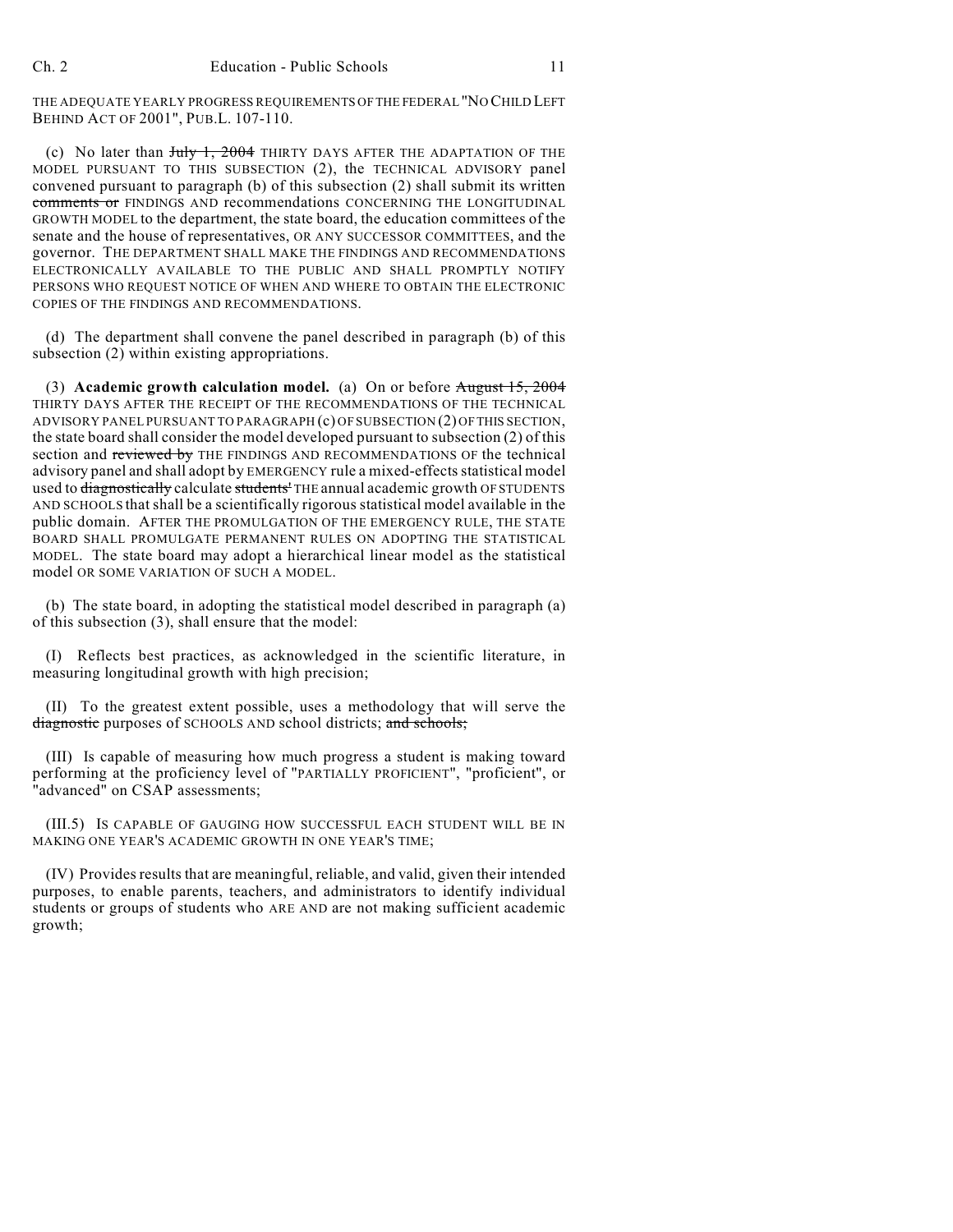(IV.5) RECOGNIZES IMPROVEMENT OF STUDENTS WHOSE SCALE SCORES INCREASE EVEN IF THEY DO NOT INCREASE TO A HIGHER CSAP PERFORMANCE LEVEL;

(V) Uses individual student scores from CSAP assessments;

(VI) Is described in a publicly available document that describes SETS FORTH the mathematical equations used in the statistical model and that describes FULLY AND ACCURATELY EXPLAINS the methods used to complete the records for students with incomplete data; and

(VII) Is capable of treating the analysis and reporting of data electronically AND PRODUCES STUDENT- AND SCHOOL-LEVEL REPORTS THAT MAY BE DELIVERED ON OR BEFORE SEPTEMBER 15, 2007, AND ON OR BEFORE SEPTEMBER 15 OF EACH YEAR THEREAFTER.

(4) **Adequate academic growth.** (a) No later than September 15, 2004 AUGUST 15, 2007, AND NO LATER THAN AUGUST 15 EACH YEAR THEREAFTER, the department shall calculate what constitutes sufficient ADEQUATE LONGITUDINAL academic growth for each student for each school year. The department shall formulate the calculation in such a way that sufficient ADEQUATE LONGITUDINAL academic growth means:

(I) A student is progressing sufficiently ADEQUATELY to perform in reading, writing, and mathematics at increasing levels of proficiency, projected at grade levels determined by the department, in consultation with the technical advisory panel, with the goal of performance at least at the proficiency level of "proficient" before completing grade ten; and

(II) For a student who is performing at the proficiency level of "advanced", the student is progressing from year to year in a way that maintains or improves upon the student's proficiency level performance.

(b) The department shall use data available for longitudinal analysis to review and revise the calculation of academic growth as necessary.

(5) **Academic growth information - rule-making.** (a) Beginning in the 2004-05 2007-08 school year, the department shall provide to each school district in the state diagnostic academic growth information for each student enrolled in the school district and for each public school in each school district, based on the CSAP assessment results for the preceding school years.

(b) Beginning in the 2004-05 2007-08 school year, the department shall provide to each charter school in the state diagnostic academic growth information for each student enrolled in the charter school, based on the CSAP assessment results for the preceding school years. The department shall ensure that data provided to a charter school pursuant to this paragraph (b) include only the data for students enrolled in the charter school.

(b.5) THE ACADEMIC GROWTH INFORMATION REQUIRED BY PARAGRAPHS (a) AND (b) OF THIS SUBSECTION (5) SHALL INCLUDE INFORMATION ON WHETHER EACH STUDENT MADE AT LEAST ONE YEAR'S ACADEMIC GROWTH IN ONE YEAR'S TIME AND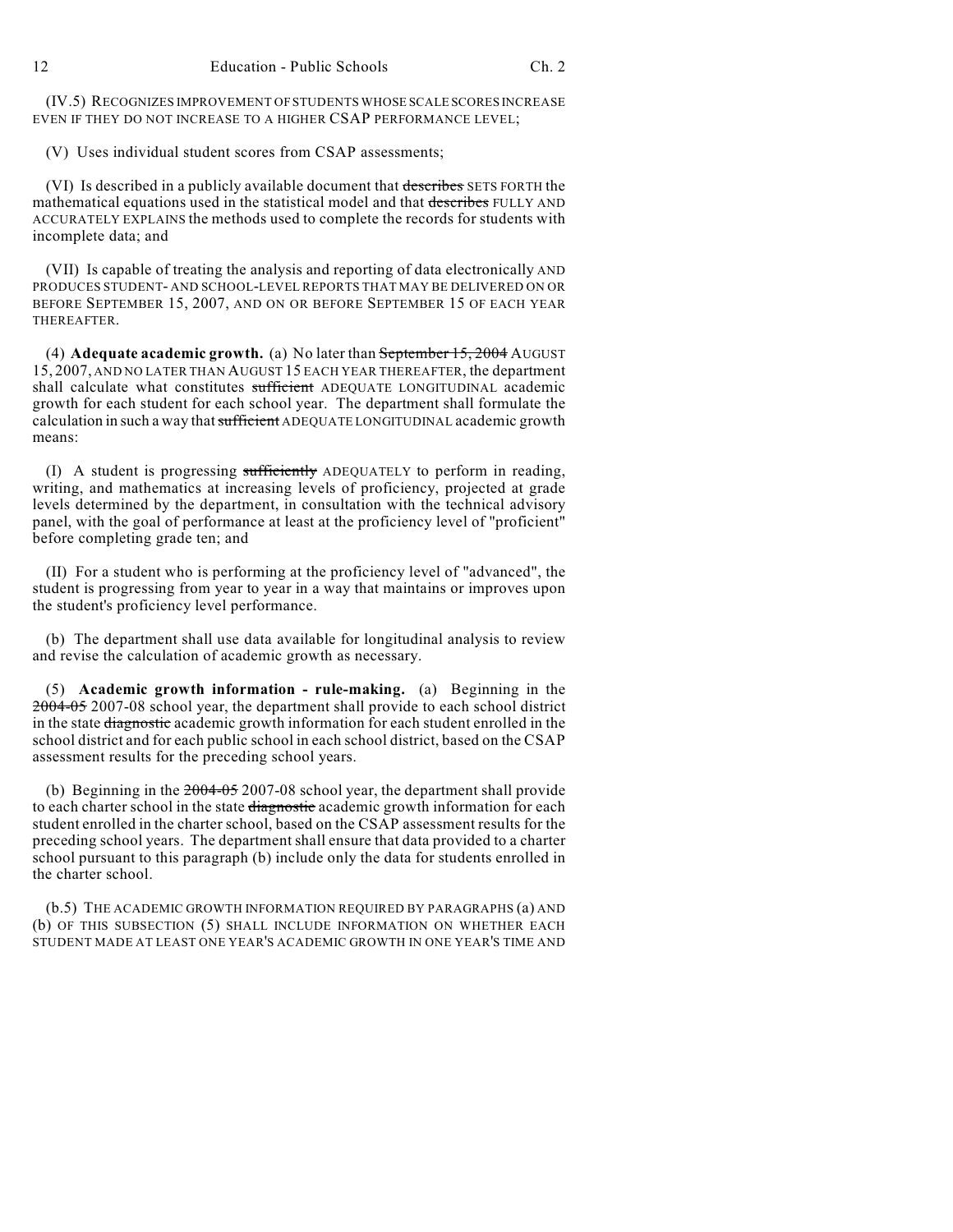WHETHER THE AMOUNT OF ACADEMIC GROWTH IS ADEQUATE FOR THE STUDENT TO REACH A PERFORMANCE LEVEL OF PROFICIENT WITHIN THREE YEARS OR BY GRADE TEN, WHICHEVER COMES SOONER. FOR STUDENTS WHO ARE ALREADY PROFICIENT, THE ACADEMIC GROWTH INFORMATION SHALL SPECIFY WHETHER THE STUDENT IS ON PACE TO REMAIN PROFICIENT OR WHETHER THE STUDENT IS ON PACE TO MOVE INTO THE UPPER RANGE OF THE ACHIEVEMENT DISTRIBUTION; EXCEPT THAT A DIFFERENT INTERVAL MAY BE SELECTED BY THE DEPARTMENT IF RECOMMENDED BY THE TECHNICAL ADVISORY PANEL.

## (c) Repealed.

(d) The state board shall promulgate rules establishing the procedures by and time frames in which the department shall provide the diagnostic academic growth information to school districts and to charter schools pursuant to this subsection  $(5)$ . The department may provide the diagnostic academic growth information in an electronic format.

(e) The department and school districts shall maintain the confidentiality of each student's CSAP scores consistent with the federal "Family Educational Rights and Privacy Act of 1974", 20 U.S.C. sec. 1232g, and all federal regulations and applicable guidelines adopted in accordance therewith.

(f) The diagnostic academic growth information provided by the department shall be included in each student's individual student record maintained by the school district in which the student is enrolled.

(g) The general assembly hereby finds that preparation and provision of diagnostic academic growth information constitutes accountable education reform and may therefore be funded from moneys in the state education fund created in section 17 (4) of article IX of the state constitution.

(h) The department shall provide technical assistance and training to school districts and charter schools to assist school district and charter school personnel in interpreting and using the diagnostic academic growth information provided pursuant to this subsection (5). The costs of providing technical assistance and training pursuant to this paragraph (h) shall be paid BY THE DEPARTMENT within existing appropriations for implementation of this section.

(6) **Rule-making.** The state board is authorized to promulgate any rules necessary to calculate annual diagnostic LONGITUDINAL academic growth.

(7) **Academic growth information - research.** The department, upon request, shall make available to qualified researchers the entire longitudinally linked dataset created pursuant to this section and used for generating diagnostic ACADEMIC growth information and for awarding the governor's distinguished improvement awards. For purposes of this subsection (7), qualified researchers shall include, but need not be limited to, institutions of higher education, school districts, and public policy research and advocacy organizations. The department shall provide the information in a format that allows it to be linked with other publicly available data in the state and shall include all available data regarding student demographics, the state's school identification numbers, and student-level performance data, while